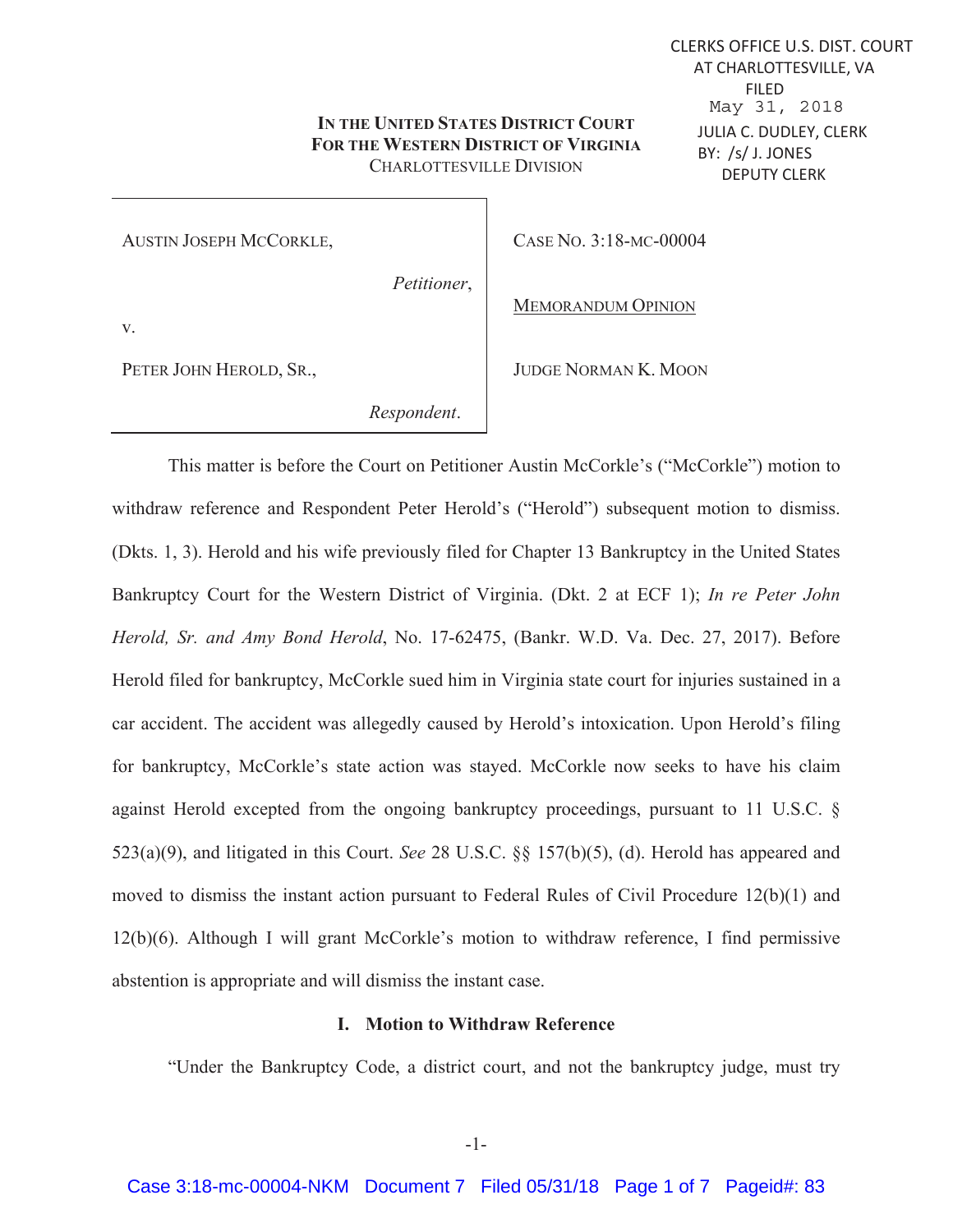personal injury tort and wrongful death claims."<sup>1</sup> *In re Beard*, 811 F.2d 818, 832 (4th Cir. 1987).

The district court shall order that personal injury tort and wrongful death claims shall be tried in the district court in which the bankruptcy case is pending, or in the district court in the district in which the claim arose, as determined by the district court in which the bankruptcy case is pending.

28 U.S.C. § 157(b)(5). Thus, withdrawing the reference of personal injury actions is mandatory under the language of § 157(b)(5). *Desimone Hosp. Servs., LLC v. W. Virginia-Am. Water Co.*, No. AP 2:14-2008, 2014 WL 1577051, at \*3 n.3 (S.D.W. Va. Apr. 16, 2014) (noting personal injury tort claims "are the subject of mandatory withdrawal of reference pursuant to 28 U.S.C. § 157(b)(5)."); *In re 610 W. 142 Owners Corp.*, No. 94 B 44488 (JGH), 1999 WL 294995, at \*2 (S.D.N.Y. May 11, 1999) (same).

 Here, neither party contests that McCorkle's claim is anything other than a personal injury tort claim. Indeed, his claim is for common law negligence, arising out of a car accident, seeking damages for personal injuries. *In re Cramer*, No. ADV. 10-1291 MBK, 2011 WL 2112518, at \*2 (D.N.J. May 26, 2011) (granting plaintiff's motion to withdraw reference under § 157(b)(5) for a claim involving a car accident). Accordingly, the Court will grant McCorkle's motion to withdraw reference under the mandate in  $\S$  157(b)(5).

## **II. Permissive Abstention**

Although granting McCorkle's motion to withdraw reference is mandatory under § 157(b)(5), subsection (b)(5) "has consistently been construed to recognize discretion in district courts to leave personal injury cases where they are pending. In other words, the Bankruptcy Code ' 'allows abstention for personal injury cases' and only 'where abstention does not occur'

 $\frac{1}{1}$  Bankruptcy courts do not have the power under Article III of the U.S. Constitution to "resolve and enter final judgment on a state common law claim . . . . independent of the federal bankruptcy law and not necessarily resolvable by a ruling on the creditor's proof of claim in bankruptcy." *Stern v. Marshall*, 564 U.S. 462, 587 (2011). Section 157 "makes clear that issues surrounding personal injury and wrongful death claims are excluded from the jurisdiction of the bankruptcy court." *In re Hudgins*, 102 B.R. 495, 497 (Bankr. E.D. Va. 1989).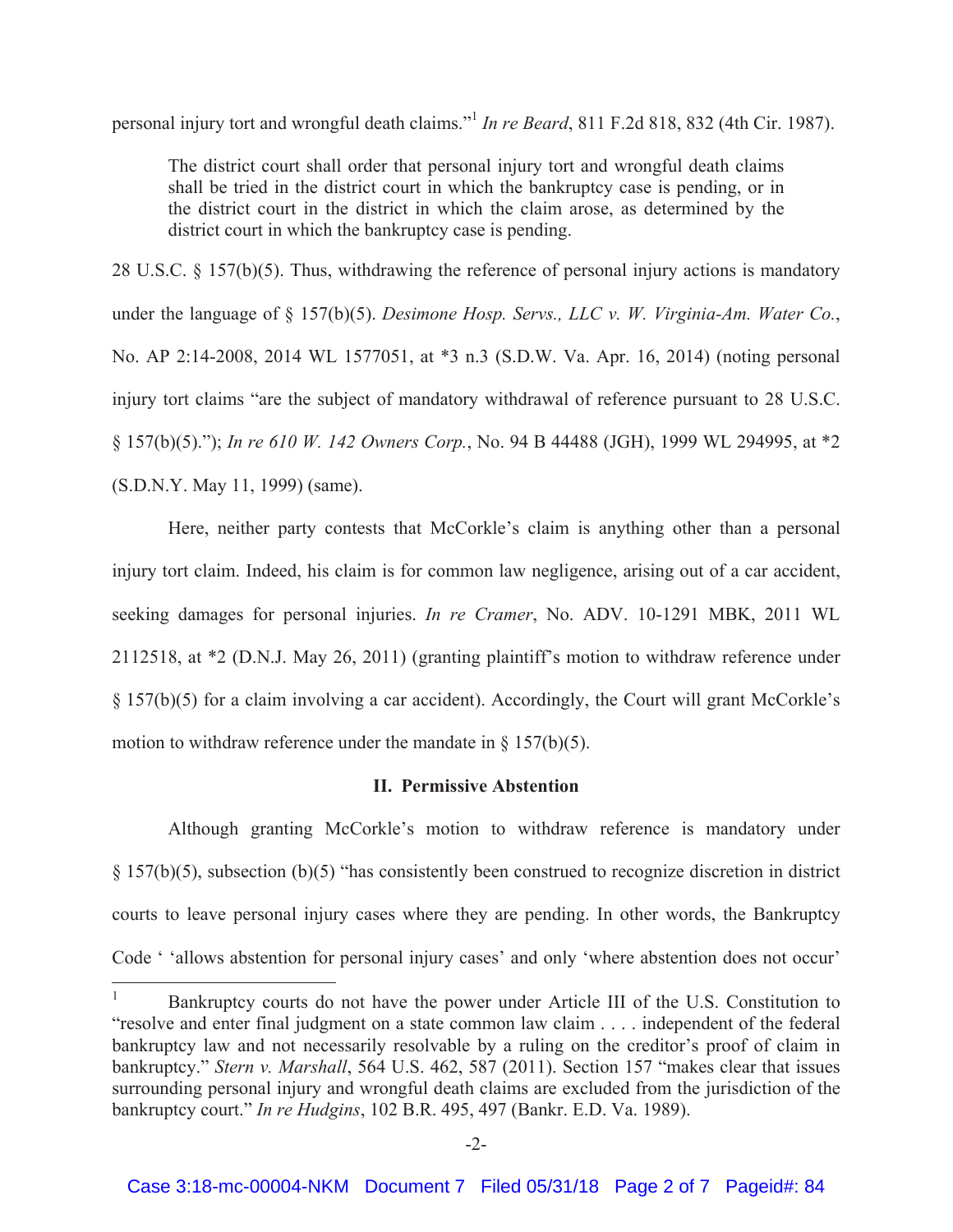will the requirement for adjudication in a district court take effect.'" *In re Pan Am. Corp.*, 950 F.2d 839, 844 (2d Cir. 1991) (quoting *In re White Motor Credit,* 761 F.2d 270, 273 (6th Cir. 1985)). A district court is not precluded, "in the interest of justice, or in the interest of comity with State courts or respect for State law, from abstaining from hearing a particular proceeding arising under title 11 or arising in or related to a case under title 11." 28 U.S.C.  $\S$  1334(c)(1). Such "abstaining" is called permissive abstention.<sup>2</sup>

#### **A. Permissive Abstention Factors**

The Court considers a dozen factors when determining whether permissive abstention is

appropriate:

(1) the effect or lack thereof on the efficient administration of the estate if a Court recommends abstention, (2) the extent to which state law issues predominate over bankruptcy issues, (3) the difficulty or unsettled nature of the applicable law, (4) the presence of a related proceeding commenced in state court or other nonbankruptcy court, (5) the jurisdictional basis, if any, other than 28 U.S.C. § 1334, (6) the degree of relatedness or remoteness of the proceeding to the main bankruptcy case, (7) the substance rather than form of an asserted "core" proceeding, (8) the feasibility of severing state law claims from core bankruptcy matters to allow judgments to be entered in state court with enforcement left to the bankruptcy court, (9) the burden [on the court's] docket, (10) the likelihood that the commencement of the proceeding in [federal] court involves forum shopping by one of the parties,  $(11)$  the existence of a right to a jury trial, and  $(12)$ the presence in the proceeding of nondebtor parties.

 $\frac{1}{2}$ There are two types of abstention under 28 U.S.C.  $\S$ § 1334(c)(1), (c)(2): permissive and mandatory, respectively. Mandatory abstention under the statute occurs when:

Upon timely motion of a party in a proceeding based upon a State law claim or State law cause of action, related to a case under title 11 but not arising under title 11 or arising in a case under title 11, with respect to which an action could not have been commenced in a court of the United States absent jurisdiction under this section, the district court shall abstain from hearing such proceeding if an action is commenced, and can be timely adjudicated, in a State forum of appropriate jurisdiction.

<sup>28</sup> U.S.C. § 1334(c)(2). Here, neither party has moved for mandatory abstention. Accordingly, only permissive abstention is addressed.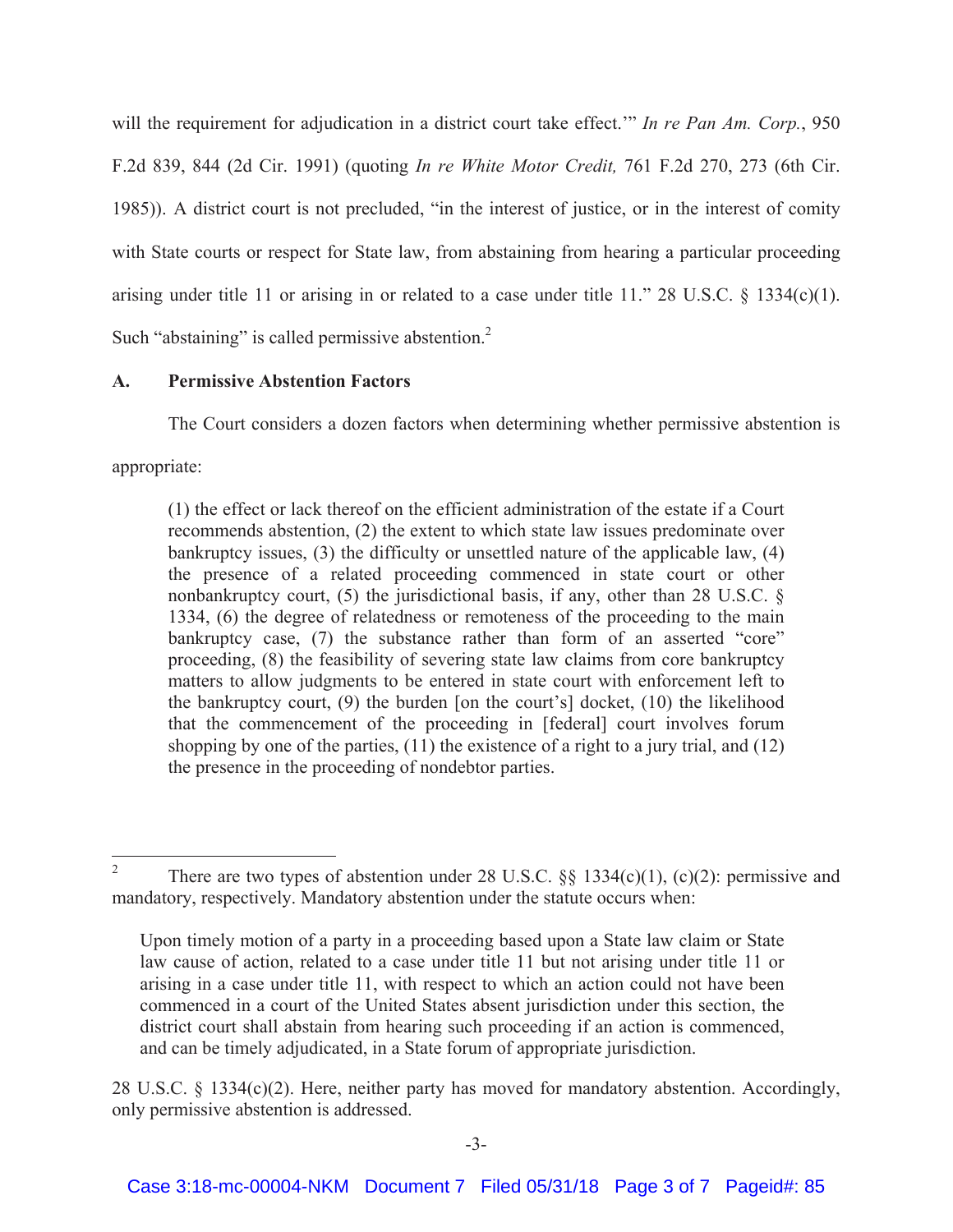*In re Eastport Assocs.*, 935 F.2d 1071, 1075 (9th Cir. 1991); *see also In re Lee*, 461 F. App'x 227, 238 (4th Cir. 2012) (discussing the second, fourth, and tenth factors). "[*O*]*ne or more* (not necessarily all)" of these factors need be considered. *In re Cody, Inc.*, 281 B.R. 182, 190 (S.D.N.Y. 2002) (emphasis in original), *aff'd in part, appeal dismissed in part,* 338 F.3d 89 (2d Cir. 2003). "Courts should apply these factors flexibly, for their relevance and importance will vary with the particular circumstances of each case, and no one factor is necessarily determinative." *Matter of Chicago, Milwaukee, St. Paul & Pac. R. Co.*, 6 F.3d 1184, 1189 (7th Cir. 1993). On the whole, the factors weigh in favor of abstention in this case.

#### **B. Analysis**

#### *1. Predominance of State Law Issues*

To begin, state law issues predominate over any bankruptcy issues. The presence of a state law issue, while "not enough to warrant permissive abstention" by itself, is nevertheless "a significant consideration." *In re L & S Indus., Inc.,* 989 F.2d 929, 935 (7th Cir. 1993). Here, McCorkle's lone claim against Herold is for common law negligence under Virginia law. There are currently no independent federal or bankruptcy claims being asserted by McCorkle.<sup>3</sup> See *Power Plant Entm't Casino Resort Indiana, LLC v. Mangano*, 484 B.R. 290, 300 (Bankr. D. Md. 2012) (finding this factor weighed in favor of abstention, reasoning "[t]he [tort] claims that are

 $\frac{1}{3}$  McCorkle does allege a separate "claim" regarding dischargability. *See* 11 U.S.C. §  $523(a)(9)$  (excepting from discharge any a debt for personal injury caused by the debtor's operation of a motor vehicle while intoxicated). However, the minor federal issue regarding intoxication does not swallow the larger purely state claim.

Further, while bankruptcy courts are not able to issue a final judgment on a state common law claim, they can still make factual findings regarding the issue of intoxication when determining dischargability. *Whitson v. Middleton*, 898 F.2d 950, 952 (4th Cir. 1990). In the event that McCorkle obtains a favorable final judgment in state court on his negligence claim, the Bankruptcy Court can sufficiently adjudicate the issue of intoxication for purposes of determining whether the debt (*i.e.,* the final judgment) is dischargable.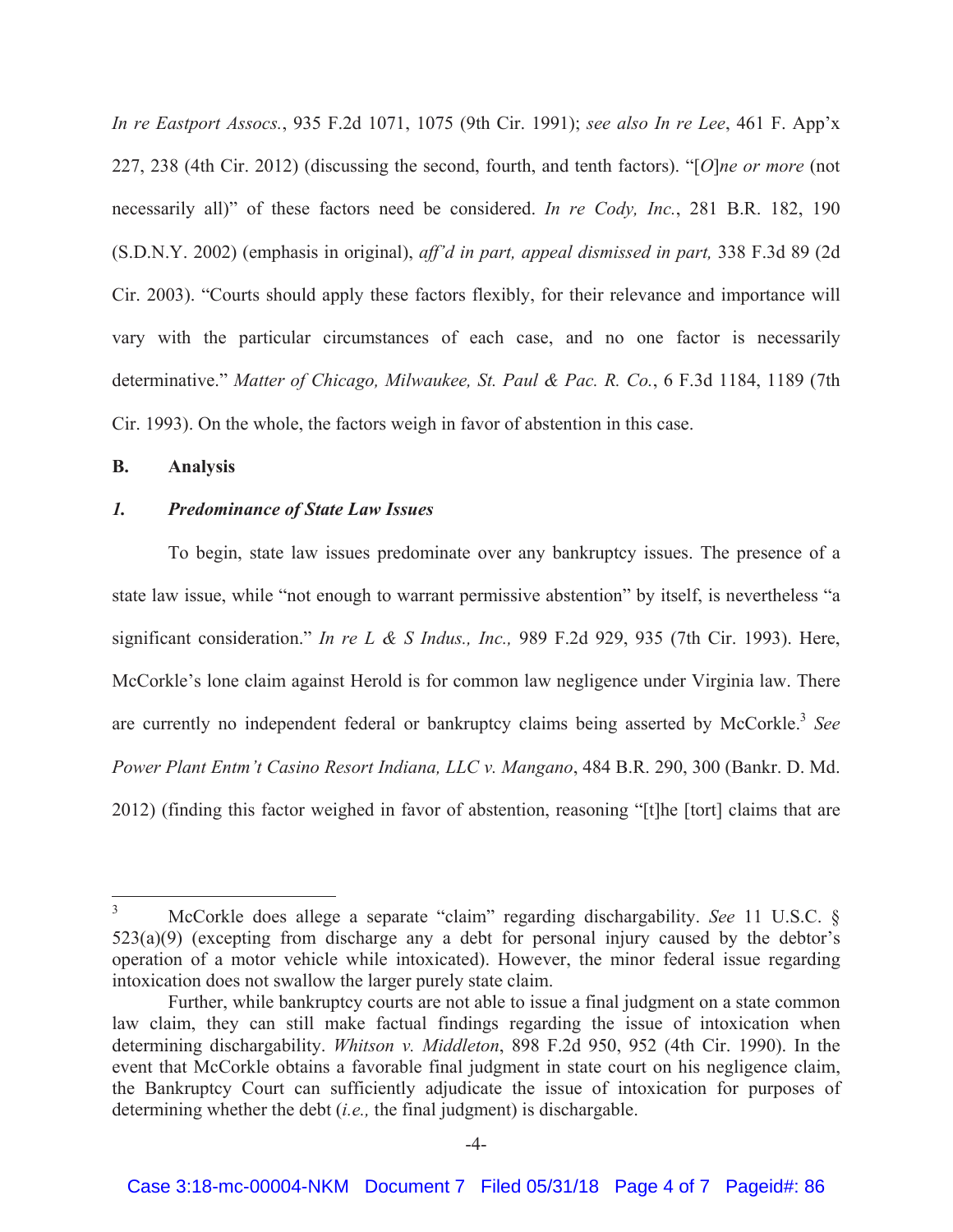central to this litigation are based in state law. . . . There is not even one pendent or related federal or bankruptcy law claim.").

Therefore, this factor weighs in favor of abstention.<sup>4</sup>

# *2. Presence of a Related State Court Proceeding*

There is a related proceeding already commenced in state court. McCorkle previously filed suit against Herold in state court seeking relief for his same state law claim. *See Joseph McCorkle v. Peter John Herold,* No. CL17000547-00, (Va. Cir. 2017). This weighs heavily in favor of abstention.<sup>5</sup> *Azam v. U.S. Bank, N.A.*, 690 F. App'x 484, 486 (9th Cir. 2017) (finding, *inter alia*, abstention was proper when "related state proceedings had commenced . . . .").

# *3. Alternative Jurisdictional Bases*

Aside from 28 U.S.C. § 1334, there is no other jurisdictional basis for McCorkle's purely state law claim. First, the parties are not of diverse citizenship. (Dkt. 1-2 at ECF 4 (alleging both parties are residents of Virginia)). Thus, diversity of citizenship jurisdiction is lacking. *See* 28 U.S.C. § 1332. Second, McCorkle's claim presents no issue of federal law. Thus, there is no federal question or "arising under" jurisdiction. *See* 28 U.S.C. § 1331. With no other jurisdictional basis, this factor weighs heavily in favor of abstention.

 $\frac{1}{4}$  Relatedly, as to severability, "[b]ecause the claims at issue are all state law claims, there is nothing to sever. This factor [also] weighs in favor of abstention . . . ." *Mangano*, 484 B.R. at 301.

<sup>5</sup> While McCorkle's state court action is related to *his* instant attempt to litigate in federal court, the action is nonetheless remote and unrelated from *Herold's* bankruptcy case. Only the issue of intoxication is related to the Herold's bankruptcy proceeding. And that issue, by itself, is only relevant to dischargability. Whether a judgment, which has not yet been obtained, is considered dischargable is only tangentially related to a bankruptcy proceeding. *In re Cramer*, 2011 WL 2112518, at \*4 ("Until liability is found and the claims liquidated, it is substantively remote from the main bankruptcy case."). This factor weighs in favor of abstention.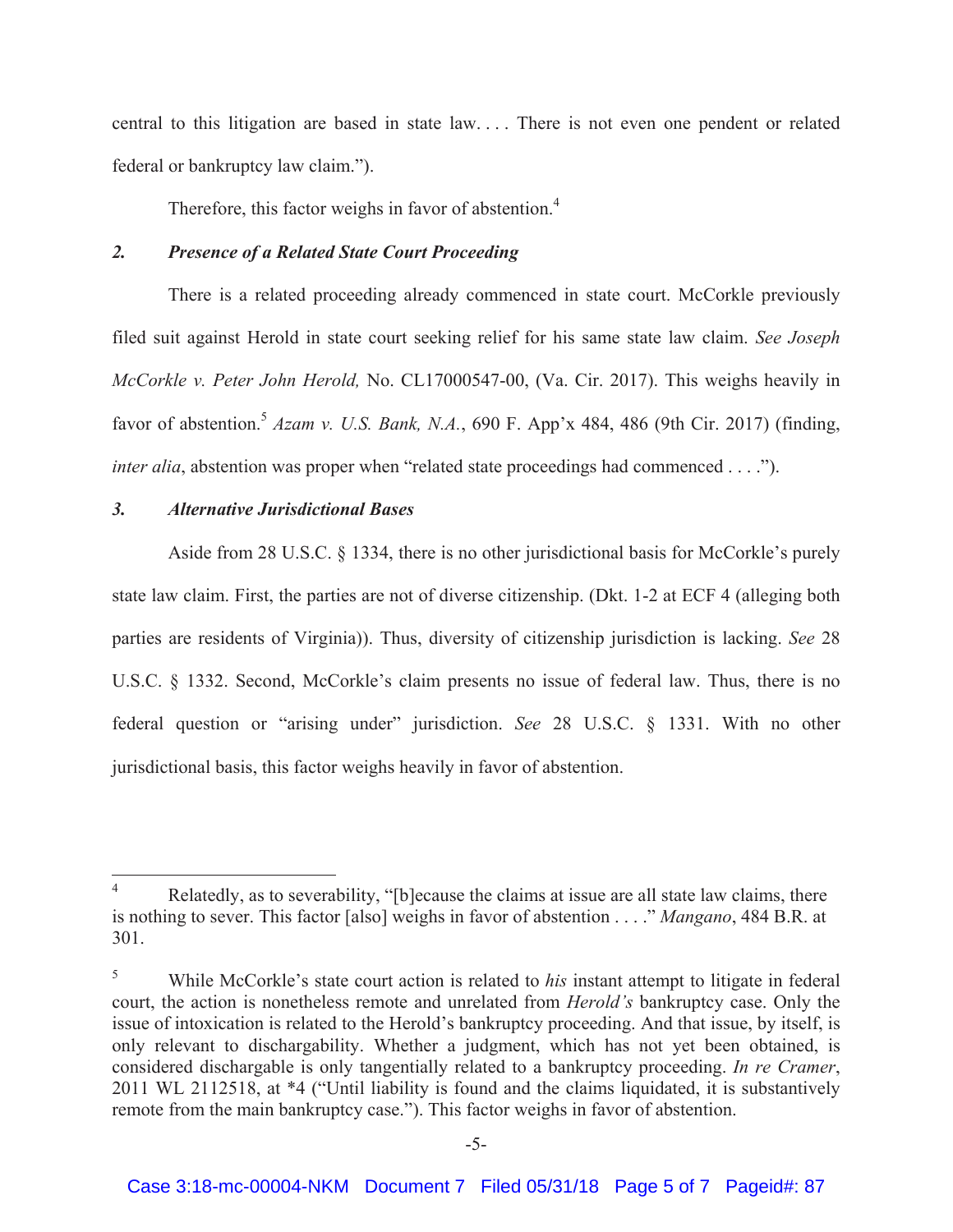# *4. Forum Shopping*

The specter of forum shopping is also present here. "The use of the Bankruptcy Code to obtain a favorable forum should not be encouraged." *Matter of U.S. Brass Corp.*, 110 F.3d 1261, 1265 (7th Cir. 1997); *In re Borgini*, No. 05-7110, 2005 WL 2205714, at \*3 (Bankr. C.D. Ill. Aug. 25, 2005) (finding forum shopping was present when there were "no bankruptcy law issues presented in the matter; . . . no independent basis for federal jurisdiction, and, as a personal injury case with a jury demand, [the Bankruptcy] Court [had to] refer the matter for trial to the District Court."). Here, as has been discussed above, there are currently no questions of bankruptcy law present<sup>6</sup> and no independent basis for federal jurisdiction. Further, McCorkle could have moved the Bankruptcy Court lift the automatic stay on his state court proceeding the place where he originally chose to litigate. Instead, he subsequently filed a motion to withdraw reference in this Court seeking to adjudicate his purely state law claim here. All of this, taken together with the fact that any factual findings regarding dischargability can later be made by the Bankruptcy Court, demonstrates McCorkle is making a veiled attempt at forum shopping. Accordingly, this factor favors of abstention.

\* \* \*

Based on the factors discussed above, the Court finds that permissive abstention is appropriate. The remaining factors do not alter this result.<sup>7</sup> Accordingly, I will abstain from adjudicating McCorkle's claims.

 6 The issue of intoxication is a factual finding to be made after a final judgment—there is no final judgment currently before the Court.

<sup>7</sup> The following factors are considered neutral or heavily outweighed by the factors addressed above: the effect or lack thereof on the efficient administration of the estate if a Court recommends abstention; the difficulty or unsettled nature of the applicable law; the substance